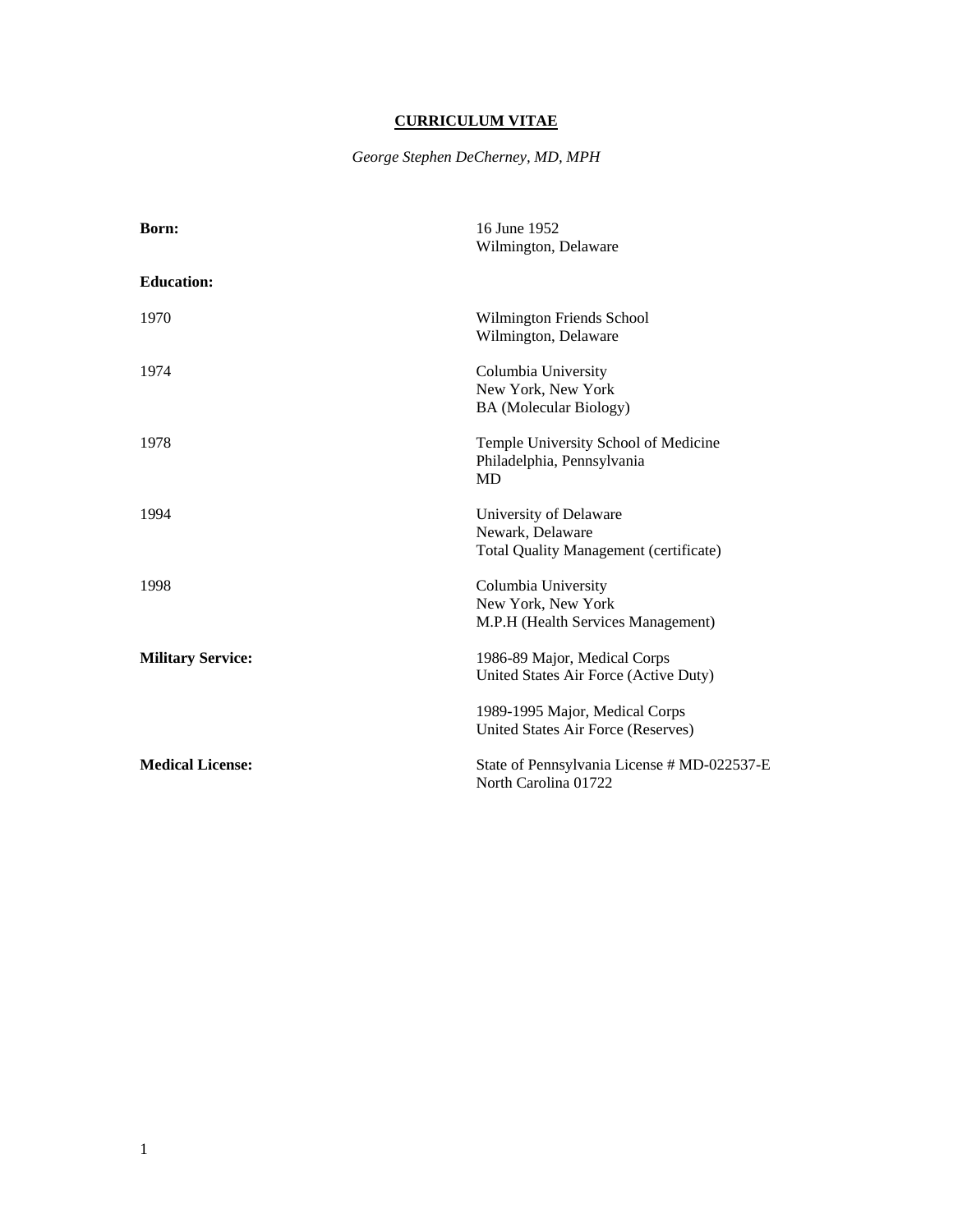### **Professional Career (current):**

| $2011 -$  | Board of Directors, Theorem Clinical Research, King of Prussia, PA                                                                    |
|-----------|---------------------------------------------------------------------------------------------------------------------------------------|
| 2009-     | Clinical Professor of Medicine, Division of Endocrinology, Department of<br>Medicine, University of North Carolina School of Medicine |
| 2009-     | Senior Advisor, London Genetics Company, London, England                                                                              |
| 2008-     | Trustee, William Harvey Research Institute, of Queen Mary Medical College, St<br>Barts and the London Hospitals, London, England      |
| 2008-     | Senior Global Advisor, London School of Hygiene and Tropical Medicine,<br>University of London                                        |
| 2008-2010 | Board of Directors, Symyx Corporation, Santa Clara, California<br>Member, Audit committee                                             |
| 2007-2008 | Chief Innovation Officer, Quintiles Transnational Corporation<br>Research Triangle Park, North Carolina                               |
| 2004-2007 | President, Global Clinical Research Organization<br>Quintiles Transnational Corporation<br>Research Triangle Park, North Carolina     |
| 2003-2004 | Executive Vice President, Strategic Programs, PRA International                                                                       |
| 2000-2003 | <b>Executive Vice President of Global Clinical Operations</b><br>PRA International, McLean, Virginia                                  |
|           | Leadership roles within Christiana Care Health System                                                                                 |
| 1989-2000 | Director - Diabetes & Metabolic Diseases Center                                                                                       |
| 1990-2000 | Chief - Section of Endocrinology and Metabolism                                                                                       |
| 1991-2000 | Department of Medicine<br>Chief - Section of Clinical Pharmacology                                                                    |
| 1991-2000 | Director - Clinical Pharmacology Research Center                                                                                      |
| 1994-2000 | Member (Chairman, 1996-present)                                                                                                       |
|           | Technology Management Committee (reports to Exec VP)                                                                                  |
| 1994-2000 | Member - Medical/Dental Staff Ad Hoc Point of Care Committee                                                                          |
| 1994-2000 | Member - Operational Performance Improvement Team (reports to<br>Exec VP)                                                             |
| 1994-2000 | Advisor to Executive Vice-President/Chief Operating Officer<br>Quality Improvement and Statistical Methods                            |
| 1995-2000 | Research Advisor, Department of Surgery                                                                                               |
| 1996-2000 | Member, Performance Review Committee (reports to President/CEO)                                                                       |
| 1997-2000 | Member - Information Management Planning Council                                                                                      |
| 1998-2000 | Chairman - Complementary Medicine Assessment Committee (reports to<br>President/CEO)                                                  |
|           |                                                                                                                                       |

| <b>Activities (local and national):</b> |  |  |
|-----------------------------------------|--|--|
|                                         |  |  |

| 2007-2008 | Board of Directors, Institute for Innovation and Information Productivity |
|-----------|---------------------------------------------------------------------------|
| 2006-2008 | Board of Directors, Association of Clinical Research Organizations        |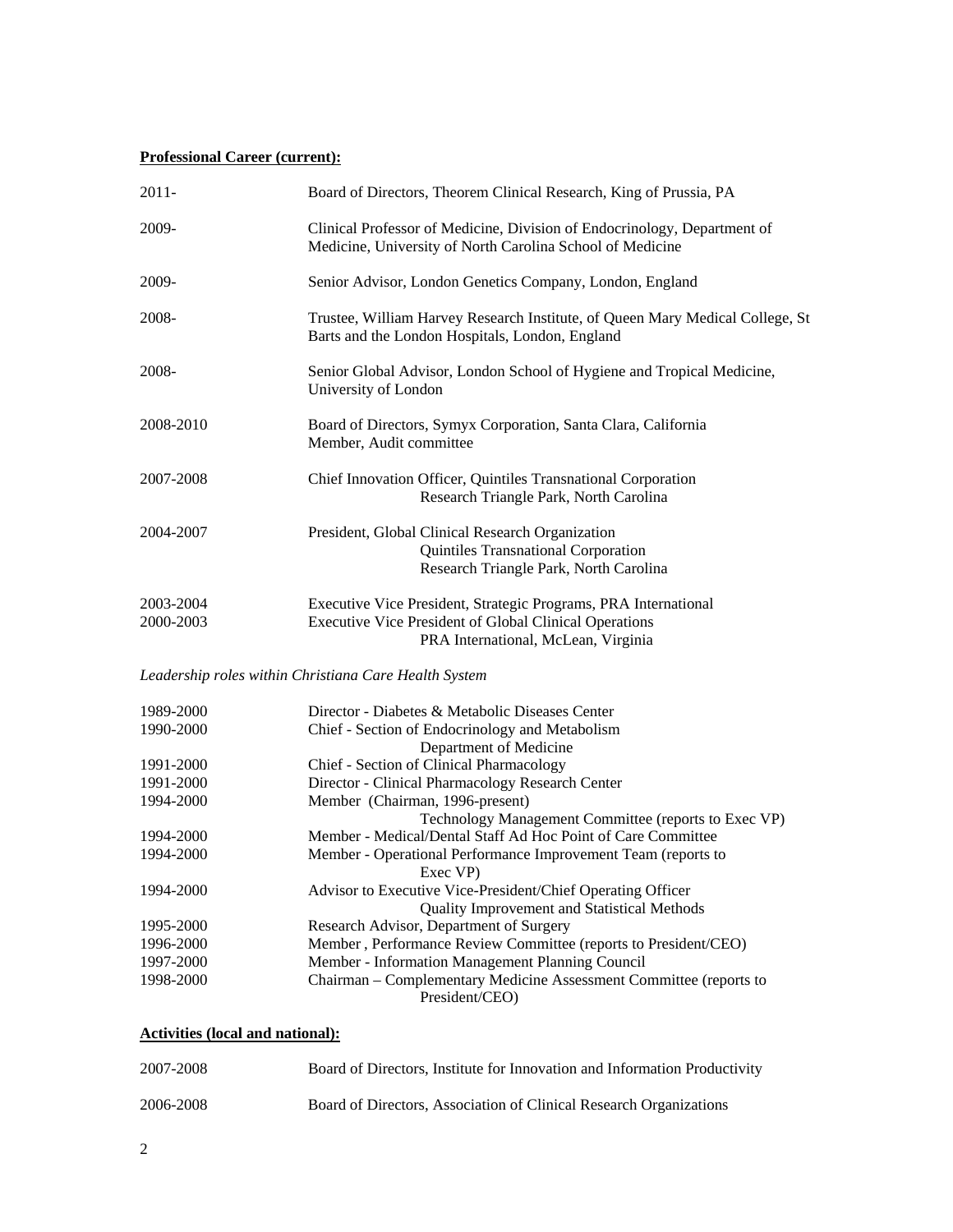## Chair Elect 2008

| 2005-2009                            | Professor of Medicine (adjunct)<br>University of North Carolina School of Medicine                                                                    |  |
|--------------------------------------|-------------------------------------------------------------------------------------------------------------------------------------------------------|--|
| 2005-2010                            | Board of Directors, North Carolina Museum of Life and Science                                                                                         |  |
| 2002-present                         | Board of Directors, University of Delaware Research Foundation (Vice Chair)                                                                           |  |
| 1989-2004                            | Clinical Associate Professor of Medicine<br>Thomas Jefferson School of Medicine<br>Thomas Jefferson University                                        |  |
| 1991-2000                            | Associate Professor of Biology (Adjunct)<br>University of Delaware                                                                                    |  |
| 1995-1998                            | Editorial Board, Practical Diabetology                                                                                                                |  |
| 1996-1998                            | Editor Board, Diabetes Forecast                                                                                                                       |  |
| 1998-2000                            | Editor-in-Chief, Delaware Medical Journal                                                                                                             |  |
| 1999-2003                            | Scientific Advisor, www.Medscape.com                                                                                                                  |  |
| <b>Leadership Roles (community);</b> |                                                                                                                                                       |  |
| 1991-1994; 1995-1996                 | President, American Diabetes Association<br>Delaware Affiliate                                                                                        |  |
| 1996-2002                            | <b>Board of Directors</b><br>The Charter School of Wilmington<br>(Chairman of Finance and Facilities Committee; member<br><b>Executive Committee)</b> |  |
| 1996-2000                            | State of Delaware Quality Award - Judge                                                                                                               |  |
| 1998-2000                            | American Society of Quality<br><b>Health Care Division</b><br>Regional Councilor - Region 5 (PA, MD, DE)                                              |  |
| 1998-2000                            | American Society of Quality<br><b>Health Care Division</b><br>Chair of Strategic Planning                                                             |  |
| 1998-present                         | Trustee, Christiana Care Health System                                                                                                                |  |
| 1998-2000                            | Trustee, Medical Society of Delaware                                                                                                                  |  |

### **Professional Career (past):**

| 1978-1979 | Intern, Department of Medicine |
|-----------|--------------------------------|
|           | Lankenau Medical Center        |
|           | Philadelphia, Pennsylvania     |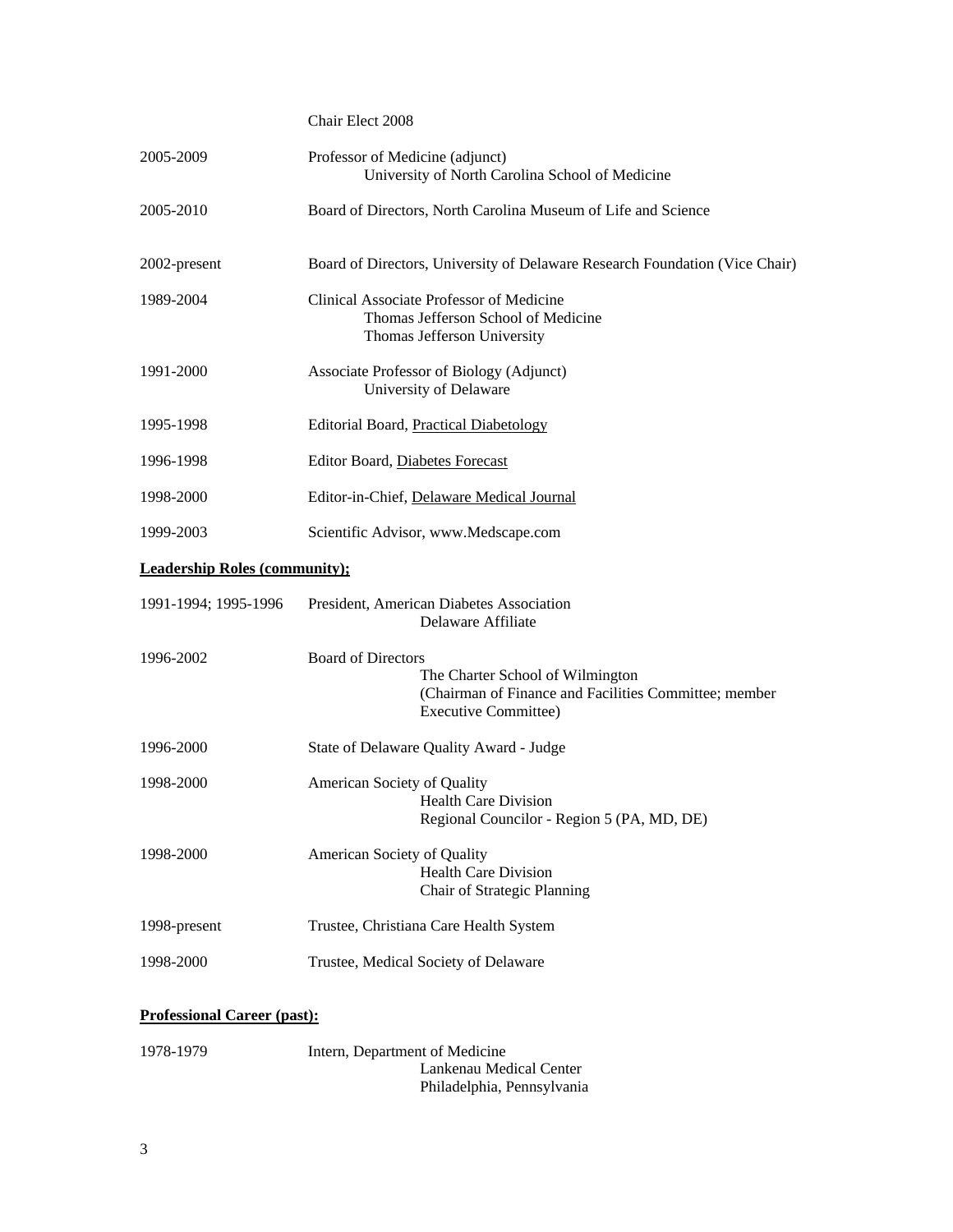| 1979-1981 | Resident, Department of Medicine<br>Graduate Hospital of the University of Pennsylvania<br>Philadelphia, Pennsylvania                                                      |
|-----------|----------------------------------------------------------------------------------------------------------------------------------------------------------------------------|
| 1981-1983 | Fellow, Divisions of Endocrinology and Diabetes/Metabolism<br>Vanderbilt University School of Medicine<br>Nashville, Tennesse                                              |
| 1981-1989 | Founder and Senior Consultant<br><b>Academic Computer Consultants</b><br>Darnestown, Maryland                                                                              |
| 1983-1984 | Attending Physician, Division of Diabetes/Metabolism<br>Instructor in Medicine, Department of Medicine<br>Vanderbilt University School of Medicine<br>Nashville, Tennessee |
| 1984-1989 | Guest Researcher (Fellow)<br>National Institute of Diabetes, and Digestive and Kidney<br>Diseases, National Institutes of Health<br>Bethesda, Maryland                     |
| 1985-1988 | <b>Assistant Professor of Medicine</b><br>Uniformed Services University of the Health Sciences<br>Bethesda, Maryland                                                       |
| 1985-1988 | <b>Endocrinology Consultant</b><br>National Naval Medical Center, National Capitol Region<br>Bethesda, Maryland                                                            |
| 1986-1987 | <b>Endocrinology Consultant</b><br>Malcolm Grow USAF Medical Center<br>Andrews Air Force Base<br>Suitland, Maryland                                                        |
| 1985-1988 | <b>Information Systems Coordinator</b><br>Department of Medicine<br>Uniformed Services University of the Health Sciences<br>Bethesda, Maryland                             |
| 1986-1987 | Member - Committee on Automated Information Systems Policy<br>Uniformed Services University of the Health Sciences<br>Bethesda, Maryland                                   |
| 1986      | Member (for computer record conversion)<br>Drug Utilization Review Committee<br>Malcolm Grow USAF Medical Center<br><b>Andrews Air Force Base</b><br>Suitland, Maryland    |
| 1987-1989 | Chairman<br><b>Computer Planning and Resources</b><br>National Institute of Diabetes, and Digestive and Kidney<br><b>Diseases</b><br>National Institutes of Health         |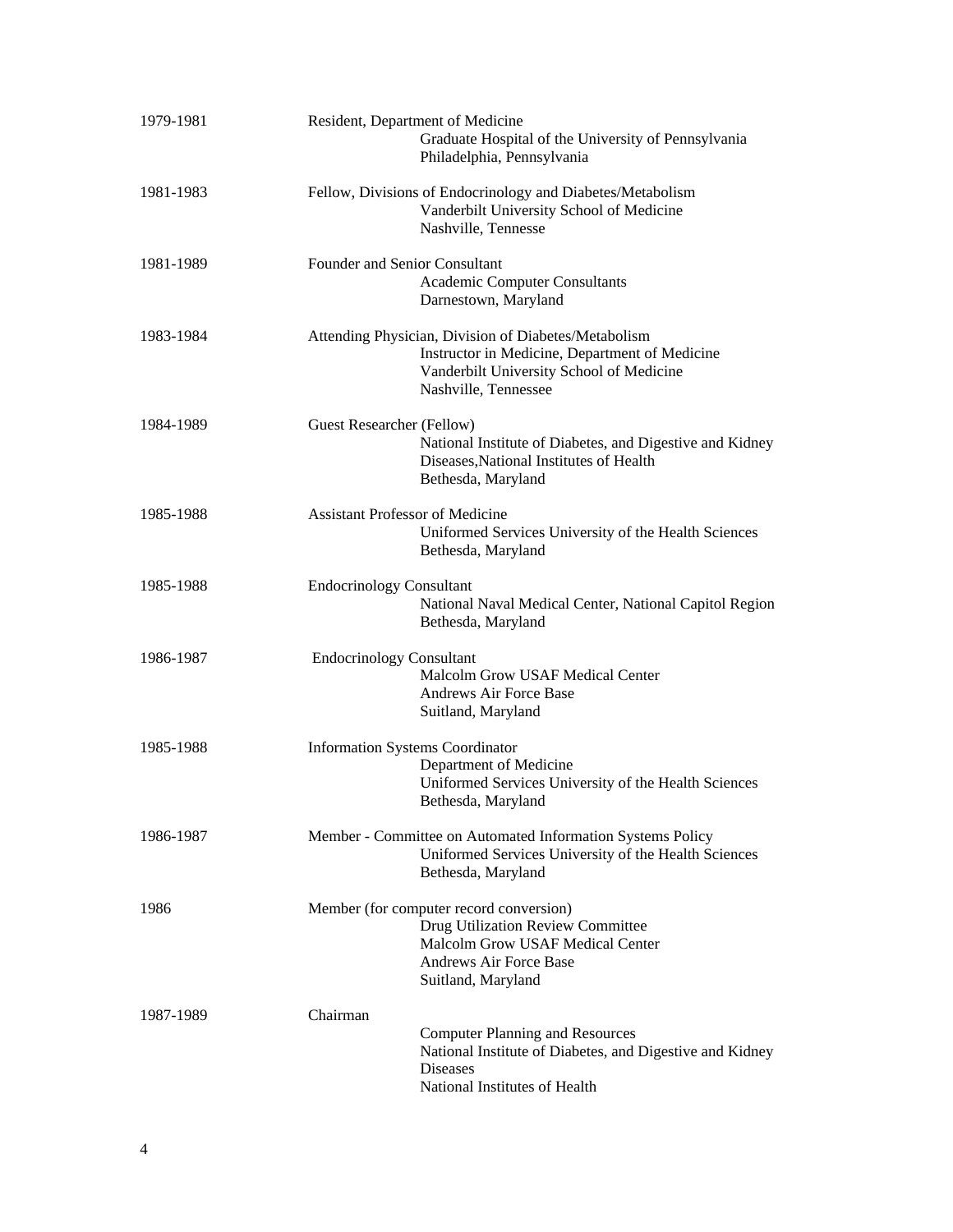| 1987      | NASA-ASEE Stanford University Summer<br>Faculty Fellow, NASA-Ames Research Center,<br>Moffett Field, California                             |
|-----------|---------------------------------------------------------------------------------------------------------------------------------------------|
| 1984-1987 | Referee, Journal of Clinical Endocrinology and Metabolism                                                                                   |
|           | 1989-1991; 1993-1995; 1998-2000 Member (and founder)<br>Medical-Dental Staff Medical Informatics Committee<br>Christiana Care Health System |
| 1989-1990 | Master Faculty (representing Delaware)<br><b>Clinical Education Program</b><br><b>American Diabetes Association</b>                         |
| 1989-1991 | Research Committee Christiana Care Health System                                                                                            |
| 1990-1995 | Director, Medical Research Institute of Delaware<br>Newark, Delaware                                                                        |
| 1991-1996 | Alternate Member, Institutional Review Board<br>Christiana Care Health System                                                               |
| 1992-1995 | Expert for Endocrinology/Metabolism Medical Tribune                                                                                         |
| 1992-2000 | Book reviewer - Journal of the American Medical Association                                                                                 |
| 1993-1995 | Member, Medical-Dental Staff Quality Improvement Committee<br>Christiana Care Health System                                                 |
| 1993-1995 | Co-Chairman, Decision Methods Work Group<br><b>Decision Support Team</b><br>Christiana Care Health System                                   |
| 1994-1996 | Member, Institutional Review Board<br>AI duPont Institute                                                                                   |
| 1995-1996 | Delaware Quality Award Judge                                                                                                                |

#### **Honors and Awards:**

1974- Columbia College Alumni Achievement Award **- Given to the Senior adjudged most outstanding in qualities of mind, character, and service to Columbia College.** 

1993- Elected to **Who's Who in Science and Engineering** 1998- Elected to **Who's Who in America** Selected for **Best Doctors in America**, Woodward/White

Individual (F32) National Research Service Award National Institute of Arthritis, Diabetes, and Digestive and Kidney Diseases, National Institutes of Health

Novo Nordisk Diabetes International Leadership Conference Lecture Guide Editor

#### **Extra-Academic Interests:**

Middle Tennessee Columbia University Alumni Association (Chairman) Honorary Kentucky Colonel - Appointed by Governor L. Collins, 24 March 1983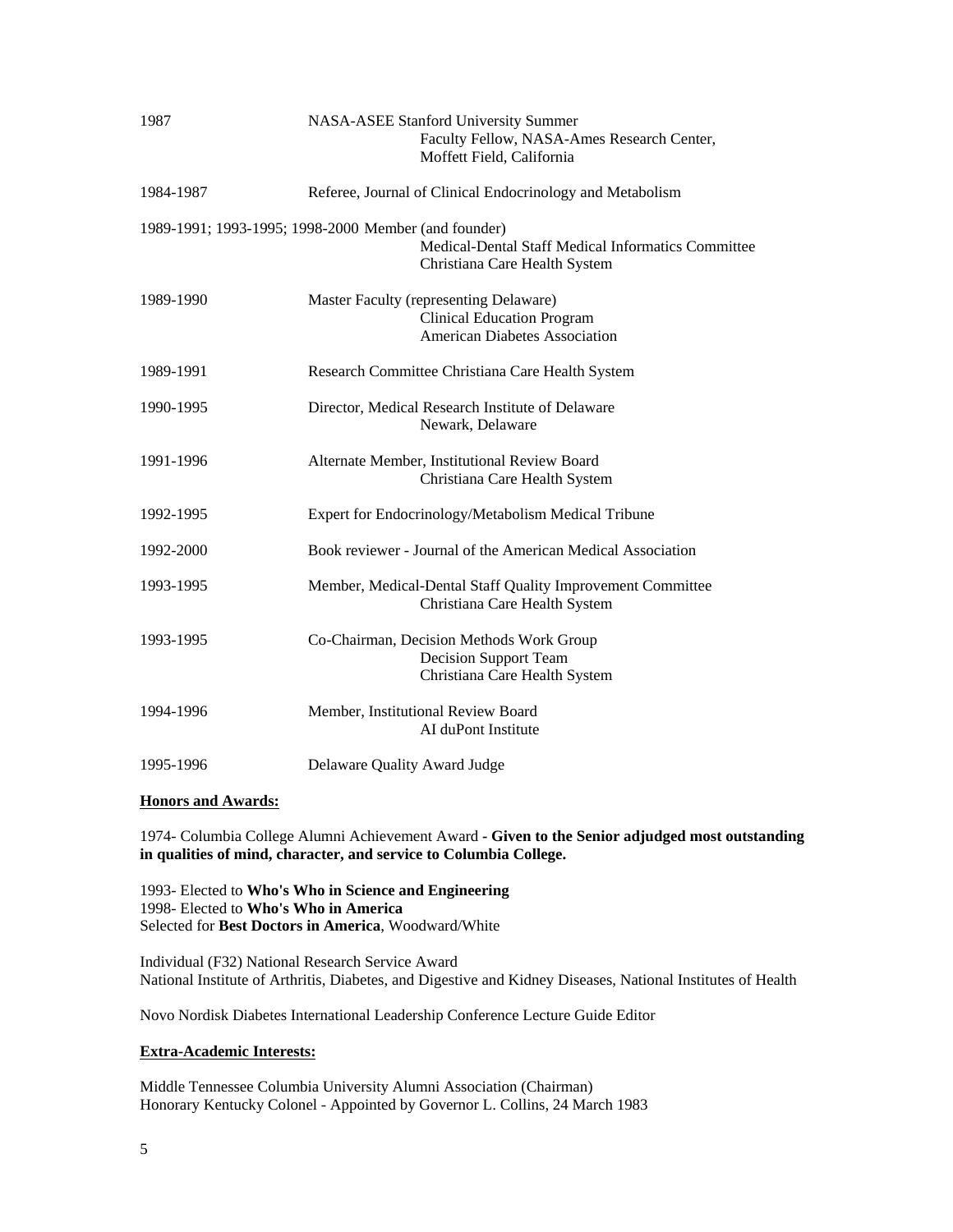NIH Biomedical Research Macintosh Users Group (Co-Founder) Columbia College Alumni Association - National Council

# **Grants**:

| 3/01/91<br>3/07/91  | Changes in Concentration of Lipoprotein (a) After a High Fat Meal<br>Single Dose Pharmacokinetics of Warfarin Following a Single 10-mg Coumadin Dose<br>Administered to Healthy Volunteers                             |
|---------------------|------------------------------------------------------------------------------------------------------------------------------------------------------------------------------------------------------------------------|
| 7/01/91             | A Comparison of the Bioavailabitilities of Two Lisinopril Formulations (2.5 mg and 5mg                                                                                                                                 |
| tablets)<br>7/22/91 | Effect of Food on the Bioavailability of Orally Administered New Tablet Formulation in                                                                                                                                 |
| 8/06/91             | <b>Normal Males</b><br>An Open Label Study of a New Medication in Patients with Mild to Moderate Dementia<br>of the Alzheimer Type                                                                                     |
| 8/09/91             | A Double Blind, Placebo-controlled, Randomized Study of the Effects of Tolrestat on<br>Peripheral Nerve Morphology and Biochemistry in Patients with Diabetic Peripheral<br>Sensorimotor Neuropathy                    |
| 10/24/91            | A Single-dose Crossover Pilot Study in Healthy Volunteers to Determine the In-Vivo<br>Bioequivalence of Cimetidine Test and Reference 400 mg Tablets.                                                                  |
| 10/24/91            | A Single-dose Crossover Pilot Study in Healthy Volunteers to Determine the In-Vivo<br>Bioequivalence of Cimetidine Test and Reference 800 mg Tablets.                                                                  |
| 1/06/92             | The Pharmacokinetics and Pharmacodynamics of Once a Day and Twice a Day Dosing<br>of Glimepiride in Non-insulin Dependent Diabetes Mellitus (NIDDM) Subjects                                                           |
| 1/10/92             | A Randomized, Controlled, Blinded Study of Platelet Derived Growth Factor (PDGF) in<br>the Management of Diabetic Foot Ulcers                                                                                          |
| 1/27/92             | A Cross-Sectional Study of the Effects of Neuromuscular Stimulation on the<br>Management of Diabetic Foot Ulcers                                                                                                       |
| 3/31/92             | Relative Bioavailability of a New Medication from Tablets Prepared from Micronized<br>and Milled Bulk Drug                                                                                                             |
| 4/30/92             | Effect of Food on Single Dose Pharmacokinetics of a New Medication in Healthy Young<br>Male Volunteers                                                                                                                 |
| 5/04/92             | A Cross-sectional Pilot Study of the Effects of Neuromuscular Stimulation on Glycemic<br>Control in Diabetes Mellitus                                                                                                  |
| 7/01/92             | An Open Extension Study for the Use of a Arimidex in Postmenopausal Women with<br>Advanced Breast Cancer who are Responding to Treatment                                                                               |
| 8/01/92             | A Pharmacodynamic Study to Determine the Minimum Effective Plasma Propofol<br>Concentration for the Prevention of Cisplatin and Etoposide - Induced Nausea and<br>Emesis in Adult Patients (A Pilot Study)             |
| 9/01/92             | Safety and Dose Proportionality Study of New Medication Tablet Formulations                                                                                                                                            |
| 1/25/93             | A Multicenter Investigator-blinded Study of the Efficacy and Safety of Azithromycin vs<br>Amoxicillin/clavulanate in the Treatment of Acute Bacterial Exacerbations of Chronic<br><b>Obstructive Pulmonary Disease</b> |
| 1/25/93             | Utility Study of Liposyn III 30% Given by Direct Intravenous Infusion to Adult TPN                                                                                                                                     |
| Patients            |                                                                                                                                                                                                                        |
| 1/28/93             | LysPro vs Humulin R: Premeal Therapy in Type II Diabetes                                                                                                                                                               |
| 2/04/93             | Thyroid binding globulin levels compared to CD 4 counts in patients with HIV infections                                                                                                                                |
| 2/22/93             | The Effect of Multiple Doses of Cimetidine on the Pharmacokinetics of Arimidex in<br>Normal Postmenopausal Women                                                                                                       |
| 4/23/93             | A Study in Healthy Male Vounteers to Determine the Oral Absorption and Intra-<br>individual Variability in the Pharmacokinetics of 80mg Aspirin                                                                        |
| 6/1/93              | Preferences of patients for prefilled vs conventional syringes                                                                                                                                                         |
| 7/01/93             | The Effects of Parenting on Men's Development                                                                                                                                                                          |
| 7/01/93             | The Prediction and Early Identification of Diabetic Polyneuropathy                                                                                                                                                     |
| 8/13/93             | A Double-Blind, Placebo-Controlled, Randomized Study of the Effects of Tolrestat on<br>Peripheral Nerve Morphology and Biochemistry in Patients with Diabetic Peripheral<br>Sensorimotor Neuropathy.                   |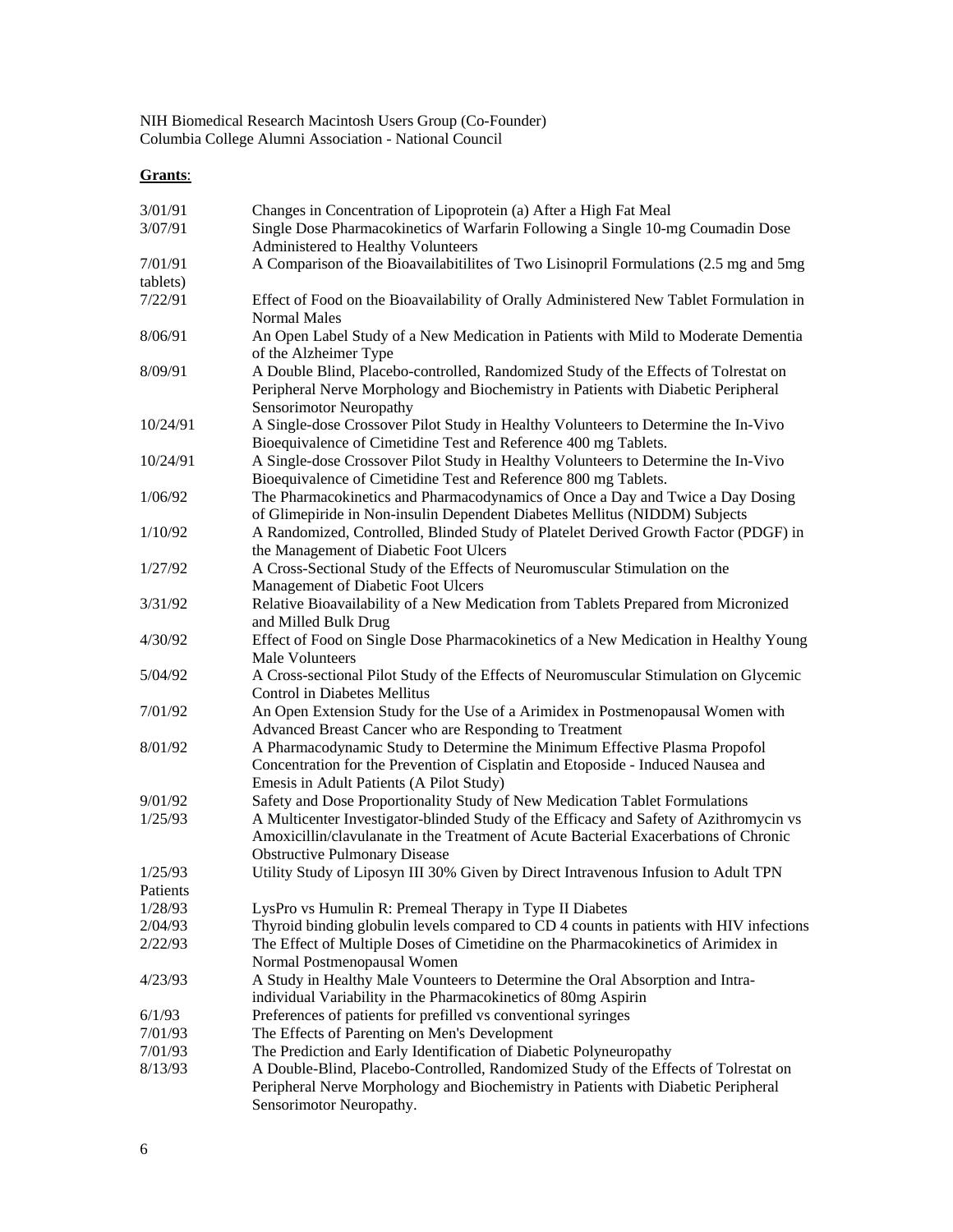| 8/30/93  | Multi-center, 30-week, Double-blind, Parallel Group Safety, Tolerance, and Efficacy<br>Comparison of Placebo and Mentane (150mg/d, 225mg/d and 300mg/d) in Outpatients                                                                                                                                                                                                               |
|----------|--------------------------------------------------------------------------------------------------------------------------------------------------------------------------------------------------------------------------------------------------------------------------------------------------------------------------------------------------------------------------------------|
|          | with Alzheimer's Disease (NINCDS/ADRDA Criteria)                                                                                                                                                                                                                                                                                                                                     |
| 9/20/93  | A Pilot Study to Evaluate the Bioavailability of Warfarin and Aspirin after                                                                                                                                                                                                                                                                                                          |
|          | Administration of a Combination Tablet                                                                                                                                                                                                                                                                                                                                               |
| 10/18/93 | A Pilot Study in Healthy Male Vounteers to Determine the Rate and Extent of Absorption<br>of Selegiline                                                                                                                                                                                                                                                                              |
| 11/16/93 | The Effects of Accolate on Exogenous Plasma Estrogen and the Pharmacodynamics of                                                                                                                                                                                                                                                                                                     |
|          | oral Contraceptives                                                                                                                                                                                                                                                                                                                                                                  |
| 11/22/93 | Cardiovascular Risk Factor Associations in Individuals with Impaired Glucose Tolerance                                                                                                                                                                                                                                                                                               |
| 1/1/94   | A Double-Blind, Parallel, Multicenter Comparison of Two Doses of Acetyl-L-Caritine<br>(ALCAR) with Placebo in the Prevention of Progression and Treatment of Diabetic                                                                                                                                                                                                                |
|          | Neuropathy After 52 Weeks of Therapy.                                                                                                                                                                                                                                                                                                                                                |
| 1/20/94  | A Double-Blind, Multiple-Dose, Parallel Study of the                                                                                                                                                                                                                                                                                                                                 |
|          | Pharmacokinetics/Pharmacodynamics of Three Dose levels of Methocarbamol Compared<br>to Placebo in Subjects with Acute Low Back Pain.                                                                                                                                                                                                                                                 |
| 1/26/94  | A Pilot Outcome Study of Cardiac Outcomes for Monitored Inpatients as Related to                                                                                                                                                                                                                                                                                                     |
|          | Quality of Glycemic Control                                                                                                                                                                                                                                                                                                                                                          |
| 3/22/94  | A Relative Bioavailability Trial Involving 20mg Doses of an Accolate Clinical Trial                                                                                                                                                                                                                                                                                                  |
|          | Tablet and an Oral Accolate Solution                                                                                                                                                                                                                                                                                                                                                 |
| 4/5/94   | An Open - Label Study Evaluating The Effects Of The Concomitant Administration of<br>Crystalline Warfarin Sodium And Aspirin On The Pharmacokinetics Of Aspirin And                                                                                                                                                                                                                  |
| 5/10/94  | Salicylic Acid, And R- And S- Warfarin Enantiomers<br>A Cross-Sectional Study of the Association of Blood Pressure and Large Sensory Nerve                                                                                                                                                                                                                                           |
|          | Fiber Function in Diabetes Mellitus                                                                                                                                                                                                                                                                                                                                                  |
|          |                                                                                                                                                                                                                                                                                                                                                                                      |
| 7/8/94   | A Cross-Sectional Study of the Associations of Lp (a) and Vibratory Thresholds in                                                                                                                                                                                                                                                                                                    |
| 7/27/94  | Diabetes Mellitus<br>An Open-Label, Randomized Comparison of Twice-Daily Novolin 70/30 Prefilled (70%                                                                                                                                                                                                                                                                                |
|          | NPH, Human Insulin Isophane Suspension and 30% Regular, human insulin injection<br><recombinant dna="" origin=""> in a 1.5 mL Prefilled Syringe, 100 Units/mL) with Once-<br/>Daily Novolin N (NPH, Human Insulin Isophane Suspension <recombinant dna="" origin<br="">&gt; 100 Units/mL&gt; in the Treatment of Patients with Type II Diabetes Mellitus</recombinant></recombinant> |
| 8/16/94  | Evaluation of the Safety and Efficacy of Alprostadil Administered by MUSE (Medicated<br>Urethral System for Erection)                                                                                                                                                                                                                                                                |
| 8/16/94  | Bioequivalence study of Two Formulations of Aspirin 75 mg Controlled Release Tablets                                                                                                                                                                                                                                                                                                 |
| 8/29/94  | A Study of the Conversion Efficacy and Safety of Ibutilide Compared to Procainamide<br>IV in Patients with Atrial Flutter or Atrial Fibrillation.                                                                                                                                                                                                                                    |
| 9/1/94   | Reading EKG's from other studies                                                                                                                                                                                                                                                                                                                                                     |
| 9/16/94  | A Multicenter, Double-Blind, Multiple-Dose, Parallel Study of the Efficacy and Safety of<br>Three Dose Levels of Methocarbamol Compared to Placebo in Subjects with Acute Low<br><b>Back Pain</b>                                                                                                                                                                                    |
| 9/19/94  | Randomized, Double Blind, Placebo Controlled, Parallel-Group, Multicenter Study of<br>Continuous Subcutaneous Infusion and Preprandial Bolus Doses of Tripro-Amylin or                                                                                                                                                                                                               |
|          | Placebo on Plasma Glucose Profiles in Juvenile-Onset Diabetes.                                                                                                                                                                                                                                                                                                                       |
| 9/19/94  | Two-Week, Multicenter, Double-Blind, Parallel Placebo and Tripro-amylin (10, 30, 100)                                                                                                                                                                                                                                                                                                |
|          | mcg QID) Study of Plasma Glucose Profiles And Pharmacokinetics In Subjects With                                                                                                                                                                                                                                                                                                      |
|          | Juvenile-Onset Diabetes Mellitus Amylin protocol                                                                                                                                                                                                                                                                                                                                     |
| 10/1/94  | A Phase II Randomized, Double-Blind, Placebo-Controlled, Dose Ranging Study of the<br>Safety and Efficacy of rhIGF-I Administered Twice Daily for the Treatment of Type II                                                                                                                                                                                                           |
|          | Diabetes Mellitus                                                                                                                                                                                                                                                                                                                                                                    |
| 10/24/94 | Bioavailability of Clozapine Tablets 25 mg                                                                                                                                                                                                                                                                                                                                           |
| 11/3/94  | A Multinational, Multicenter, Double-Blind, Placebo-Controlled Phase III Study to                                                                                                                                                                                                                                                                                                    |
|          | Evaluate the Efficacy and Safety of Aerosolized Recombinant Human DNase I in<br>Hospitalized Patients with Chronic Obstructive Pulmonary Disease Experiencing a<br>Pulmonary Exacerbation.                                                                                                                                                                                           |
| 11/3/94  | A Randomized, Double-Blind, Parallel Group Study Comparing the Safety and Efficacy                                                                                                                                                                                                                                                                                                   |
|          |                                                                                                                                                                                                                                                                                                                                                                                      |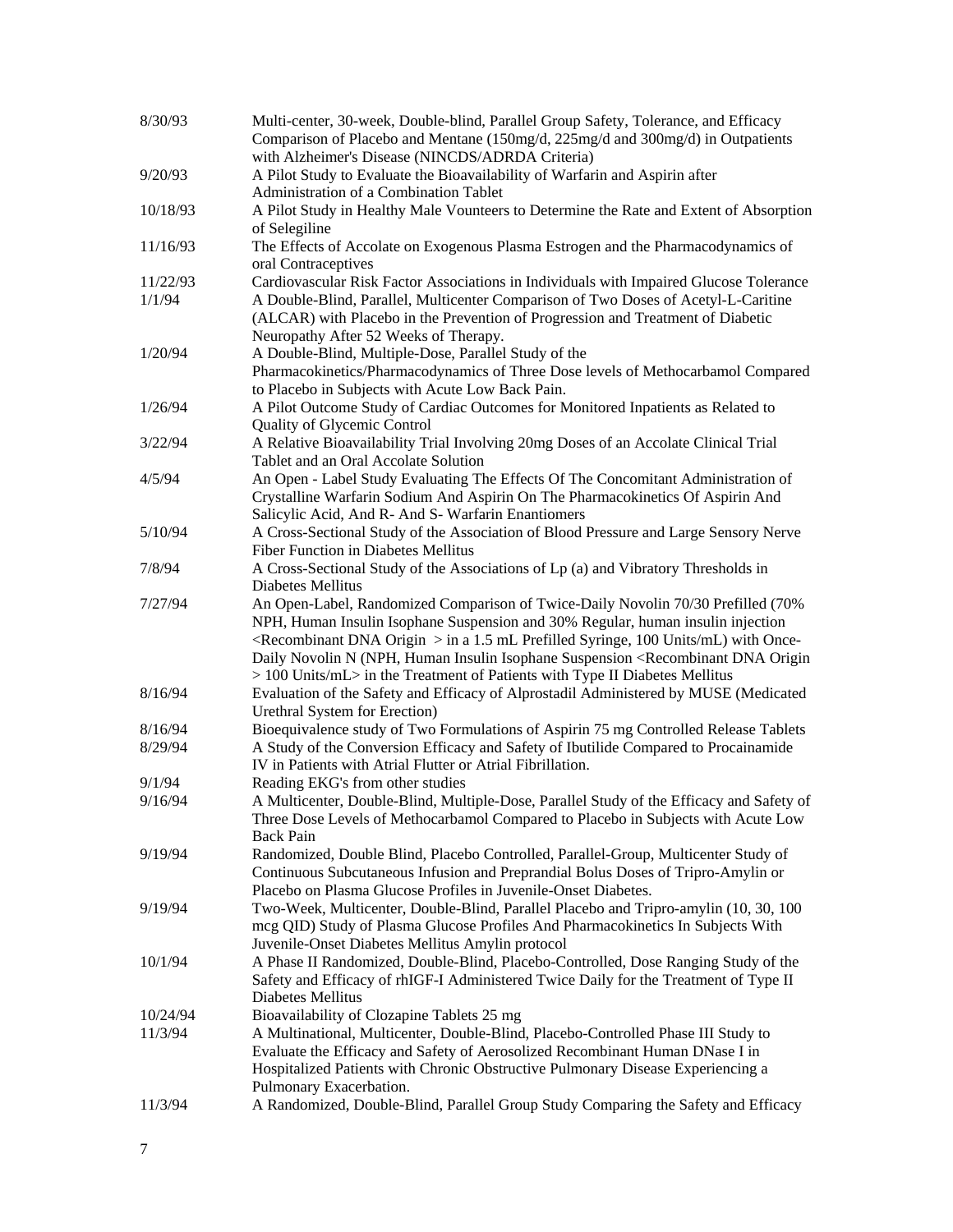| 12/5/94  | of 1 G.T.I.D. P.O. ALCAR with that of Placebo in Preventing the development of Foot<br>Ulcers in Diabetic Patients with Peripheral Neuropathy<br>Multicenter, Randomized, Double-Blind, Parallel Group Trial, Comparing the Efficacy<br>and Safety of Multiple Intravenous Bolus Injections of 5 mg/kg of Selfotel with Placebo<br>in Intubated Severe Closed Traumatic Brain Injured Patients |
|----------|------------------------------------------------------------------------------------------------------------------------------------------------------------------------------------------------------------------------------------------------------------------------------------------------------------------------------------------------------------------------------------------------|
| 12/8/94  | A Study to Determine the Safety and Effect of Eprosartan on the Pharmacodynamics and<br>Pharmacokinetics of Glyburide in Diabetics at Steady State.                                                                                                                                                                                                                                            |
| 12/27/94 | One Year Open-Label Evaluation of the Safety and Efficacy of Alprostadil Administered<br>by MUSE (Medicated Urethral System for Erection)                                                                                                                                                                                                                                                      |
| 1/18/95  | The Effect of Special Meals Given at Specific Times Relative to the Administration of<br>Morning and Evening Doses of 20-mg of ACCOLATE in Healthy Men.                                                                                                                                                                                                                                        |
| 2/22/95  | A 12-Week, Multicenter, Double-Blind, Placebo-Controlled, Dose Response Study<br>Assessing the Safety, Tolerability, and Efficacy of a New Medication in Patients with<br>Non Insulin Dependent Diabetes Mellitus (NIDDM)                                                                                                                                                                      |
| 3/13/95  | An Open-Label, Multicenter Safety Tolerability and Efficacy Trial of Acetyl-L-Carnitine<br>in Patients with Diabetic Peripheral Neuropathy Receiving 52 Weeks of Therapy.                                                                                                                                                                                                                      |
| 3/20/95  | A multiple Dose, Randomized, Double-Blind, Placebo Controlled, Multifactorial, Parallel<br>Trial Comparing the Combination Therapy of Valsartan (80mg or 160mg),<br>Hydrochlorothiazide Monotherapy (12.5mg or 25mg) and Placebo in Hypertensive<br>Patients Age 18-80 years                                                                                                                   |
| 4/7/95   | <b>Blood Glucose Meter Study</b>                                                                                                                                                                                                                                                                                                                                                               |
| 4/20/95  | Multicenter, Randomized Study of the Acute and Long - Term Hemodynamic Effect and<br>Safety of the Angiotension II Receptor Antagonist Irbesartan in the Treatment of Heart<br>Failure                                                                                                                                                                                                         |
| 4/20/95  | Multicenter, Randomized Study of the Acute and Long - Term Hemodynamic Effect and<br>Safety of the Angiotension II Receptor Antagonist Irbesartan in the Treatment of Heart<br>Failure                                                                                                                                                                                                         |
| 5/8/95   | A 20-Week, Double-Blind, Randomized Study of Troglitzone in Patients with Non-<br><b>Insulin Dependent Diabetes Mellitus</b>                                                                                                                                                                                                                                                                   |
| 6/21/95  | A Study to Evaluate the Effects of Therapy with Lansoprazole and Clarithromycin and/or<br>Amoxicillin on the Eradication of Helicobacter pylori and the Recurrence of Duodenal<br>Ulcer.                                                                                                                                                                                                       |
| 7/1/95   | A Parallel, Randomized, Double-Masked, Placebo-Controlled, Multicenter Study of the<br>Effect of Adding 2.0% MK-507 Ophthalmic Solution to Timoptic XE in Patients with<br><b>Elevated Intraocular Pressure</b>                                                                                                                                                                                |
| 7/5/95   | Multicenter, Randomized, Double-Blind, Parallel Trial, Comparing the Efficacy and<br>Safety of Single I.V. Dose (1.5 MB/KG) of Selfotel with Placebo in Patients Age 40-85<br>Years with Acute Ischemic Stroke                                                                                                                                                                                 |
| 7/6/95   | Naloxone Testing of the Hypothalamic-Pituitary-Adrenal (HPA) Axis Comparing<br>Adrenocortical Response of Mid-cycle (follicular) versus Late Luteal Phases in Normal                                                                                                                                                                                                                           |
| 7/10/95  | <b>Cycling Women</b><br>An Evaluation of the Accu-Chek Advantage Blood Glucose Monitoring System<br>Venous/Capillary Blood Hospital Evaluation                                                                                                                                                                                                                                                 |
| 7/24/95  | A Cross-sectional Study to Examine the Association of Non-Dippers and Vascular<br>Disease in NIDDM                                                                                                                                                                                                                                                                                             |
| 8/1/95   | A Cross-Sectional Pilot Study of the Effect of Acute Glycemia on Sensory Threshold<br><b>Testing in Diabetes Mellitus</b>                                                                                                                                                                                                                                                                      |
| 9/6/95   | A Multicenter, Open-Label Safety Trial to Assess the Effects of ACCOLATE on the<br>Follicle-Stimulating Hormone Level and Maturation Index of Postmenopausal Women<br>with Asthma or Allergic Rhinitis                                                                                                                                                                                         |
| 9/20/95  | Double-Blind Comparative Study of the Efficacy and Safety of Orally Administered<br>OPC-17116 in the Treatment of Patients with Community-Acquired Pneumonia                                                                                                                                                                                                                                   |
| 9/25/95  | An Open-Label Study of NOVASTAN (brand of argatroban) in Patients with Heparin-<br>Induced Thrombocytopenia (HIT) or Heparin-Induced Thrompocytopenia and<br>Thrombosis Syndrome (HITTS)                                                                                                                                                                                                       |
| 10/6/95  | Safety, Tolerability, Pharmacokinetics and Metabolism of a Single Intravenous Dose of a                                                                                                                                                                                                                                                                                                        |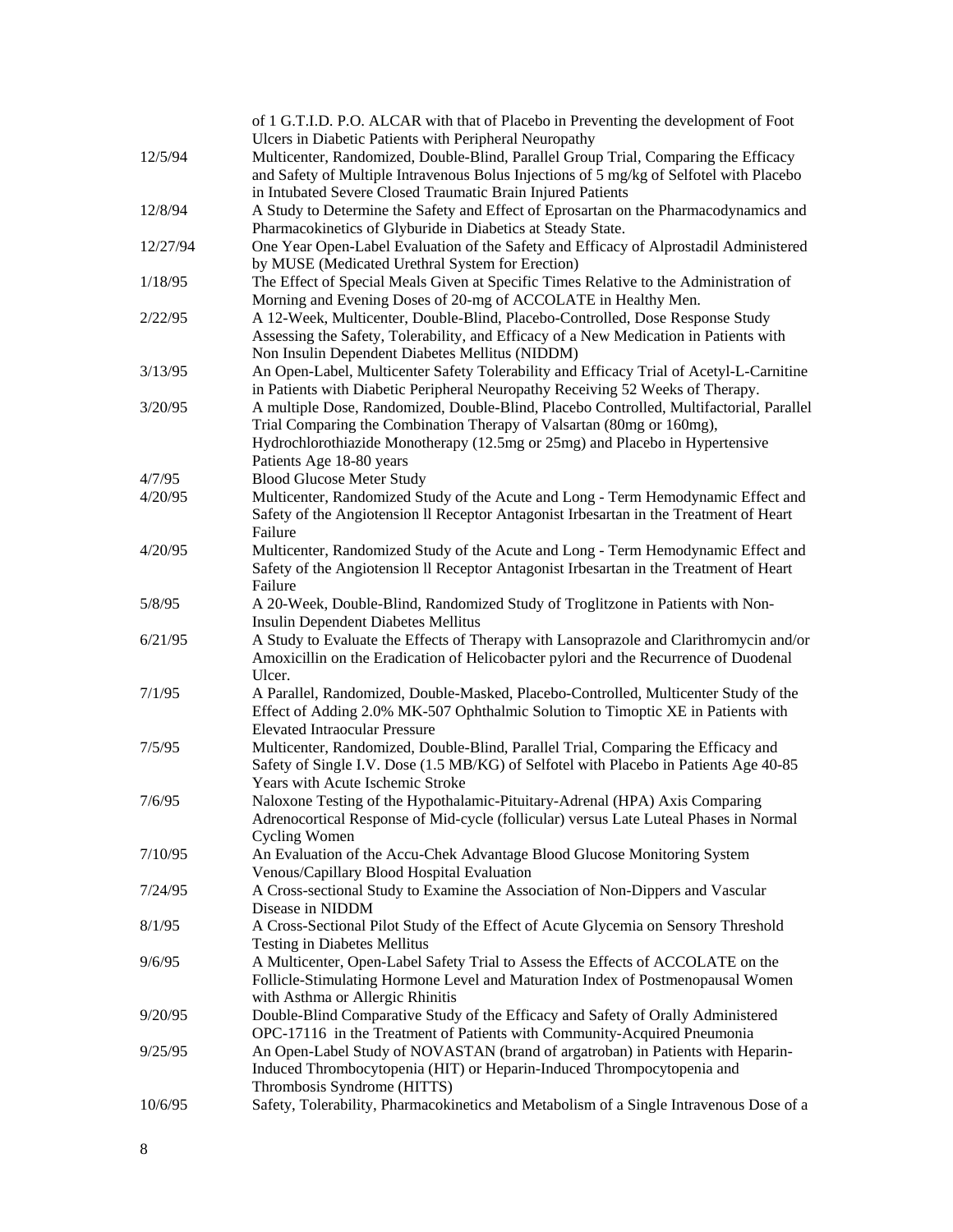|               | new Medication in Healthy Volunteers                                                                                                          |
|---------------|-----------------------------------------------------------------------------------------------------------------------------------------------|
| 10/10/95      | A 12-Week, Double-Blind Study of Troglitazone Versus Placebo in NonInsulin-<br>Dependent Diabetes Mellitus (NIDDM) Patients Requiring Insulin |
| 10/15/95      | Topiramate Monotherapy Clinical Trial in Subjects with Recently Diagnosed Partial-<br><b>Onset Seizures</b>                                   |
|               |                                                                                                                                               |
| 11/6/95       | A Study of the Effect of Eprosartan Pharmacokinetics in Healthy Male Volunteers                                                               |
| 12/4/95       | A New Topical Antibiotic Cream vs Oral Ofloxacin in the Treatment of Infected Diabetic<br>Foot Ulcers                                         |
| 12/18/95      | Long-Term Evaluation of the Safety and Efficacy of Alprostadil Administrated by MUSE                                                          |
| 2/14/96       | A Six Week, Double Blind Study to Compare the Effects of Eprosartan and Placebo on<br>Proteinuria in Patients with Type II Diabetes Mellitus  |
| 2/19/96       | Efficacy and Safety of Domperidone in Subjects with Symptoms of Diabetic                                                                      |
| Gastroparesis |                                                                                                                                               |
| 2/23/96       | A Randomized, Double-Blind, Placebo-Controlled, Multicenter, Multidose Study of the                                                           |
|               |                                                                                                                                               |
|               | Combined Effects of Subcutaneously Administered Insulin and rhIGF-1 in Subjects with<br><b>Insulin-Dependent Diabetes Mellitus</b>            |
| 3/7/96        | A 9-Month Open-Label Extension to Allow Continued Treatment of Patients on                                                                    |
| Troglitazone  |                                                                                                                                               |
| 3/11/96       | Comparison of Bioavailability of Ornade Spansules and Two New Sustained Release                                                               |
|               | Formulations of Phenylpropanolamine Hydrochloride and Chlorpheniramine Maleat in                                                              |
|               | <b>Healthy Volunteers</b>                                                                                                                     |
| 3/29/96       | A Phase II, Randomized, Double-Blind, Placebo-Controlled Multidose Study of the                                                               |
|               | Safety and Pharmacokinetic Pharmacodynamic Effects of rhIGF-1 in Combination with                                                             |
|               | Insulin for the Treatment of Type II Diabetes Mellitus                                                                                        |
| 7/22/96       | A Double-Blind, Placebo-Controlled, Dose Escalation Study to Evaluate the Safety and                                                          |
|               | Pharmacokinetics of Single Doses of Seirogan (Creosote) Tablets in Healthy Male and                                                           |
|               | Female Volunteers.                                                                                                                            |
| 8/12/96       |                                                                                                                                               |
|               | A Cross-Sectional Study to Evaluate the Amount of Insulin Resistance in Individuals                                                           |
|               | with and without Activated Protein C Resistance                                                                                               |
| 8/12/96       | A 26-Week Randomized, Double-Blind, Multicenter, Placebo-Controlled Comparison                                                                |
|               | Study to Evaluate the Safety, Efficacy, and Tolerability of BRL 49653C Therapy When                                                           |
|               | Administered to Patients with Non-Insulin Dependent Diabetes Mellitus                                                                         |
| 12/2/96       | A 26-Week Randomized, Double-Blind, Multicenter Placebo-Controlled, Study to                                                                  |
|               | Evaluate the Safety, Efficacy, and Tolerability of BRL 49653C Therapy When                                                                    |
|               | Administered to Patients with Non-Insulin Dependent Diabetes Mellutis (NIDDM) Using                                                           |
|               | a Once Daily Dosing Regimen, and to Determine the Therapeutic Equivalence of the                                                              |
|               | Once and Twice Daily Dosing Regimens                                                                                                          |
| 12/27/96      | A 30 week, Open-Label Extension to Protocol 991-068 to Allow Continued Treatment of                                                           |
|               | Patients on Troglitazone                                                                                                                      |
| 3/5/97        | A Phase II, Multicenter, Open Label, Clinical Trial, to Assess the Safety and efficacy of                                                     |
|               | PN 401 on Diabetic Neuropathy                                                                                                                 |
| 4/25/97       | An Open-Label Extension Study to Assess the Long-Term Safety, Tolerability, and                                                               |
|               | Efficacy of BRL 49653C When Administered as Monotherapy, Twice Daily, to Patients                                                             |
|               | with Non-Insulin Dependent Diabetes Mellitus                                                                                                  |
| 7/3/97        | A 26-Week Randomized, Double-Blind, Multicenter Study to Evaluate the Efficacy,                                                               |
|               | Safety and Tolerability of BRL 49653C When Administered Once Daily to Patients with                                                           |
|               | Non-Insulin Dependent Diabetes Mellitus (NIDDM) Who are Inadequately Controlled on                                                            |
|               | <b>Insulin Monotherapy</b>                                                                                                                    |
| 7/14/97       |                                                                                                                                               |
|               | A 26 Week, Double-Blind Study of Troglitazone versus Placebo in Non-Insulin                                                                   |
|               | Dependent Diabetes Mellitus Patients Requiring Insulin, followed by a 6 month Open-                                                           |
|               | <b>Label Extensions</b>                                                                                                                       |
| 8/15/97       | An Open-Label Extension Study to Assess the Long Term Safety, Tolerability and                                                                |
|               | Efficacy of BRL 49653C When Aministered as Monotherapy, Once Daily, to Patients                                                               |
|               | with Non-Insulin Dependent Diabetes Mellitus                                                                                                  |
| 12/23/97      | The Pharmacokinetics of Quetiapine Fumarate (Seroquel) Given Before and During                                                                |
|               | Treatment with Ketoconazole                                                                                                                   |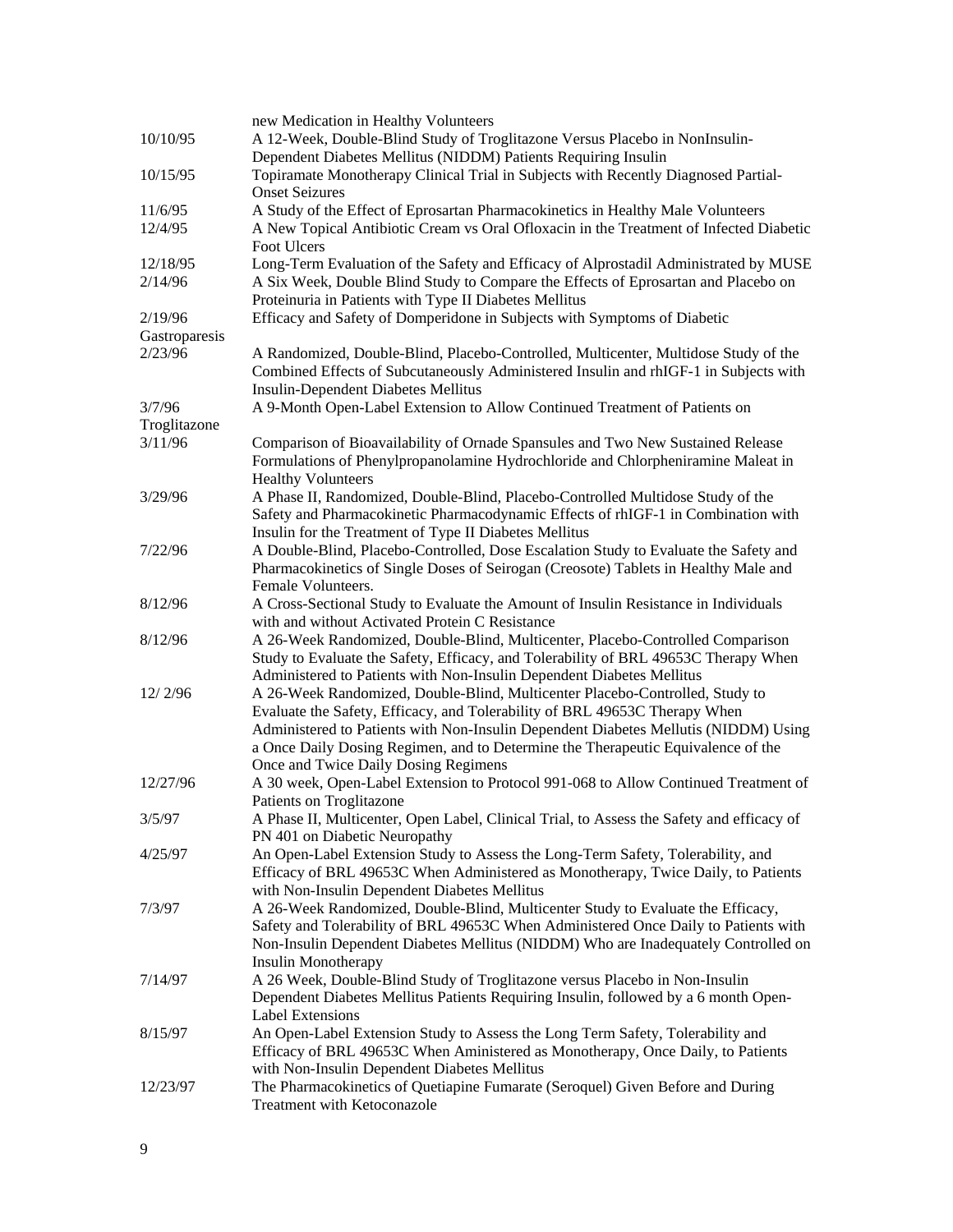[not updated since 12/31/97]

#### **Medical License and Professional Societies:**

North Carolina Medical License American Medical Association Delaware Medical Society Endocrine Society American Diabetes Association (Delaware Affiliate - past-President and member-Board of Directors) Pennsylvania Board of Medical Examiners Delaware Board of Medical Examiners Diplomate, National Board of Medical Examiners Diplomate, American Board of Internal Medicine Diplomate, American Board of Endocrinology and Metabolism American Clinical Pharmacology Units Association American College of Physicians American Society for Quality

#### **Bibliography:**

- 1. Orth DN DeBold CR, DeCherney GS, Jackson RV, Rivier J Rivier C, Spies J, Vale WW. 1982. Pituitary microadenomas causing Cushing's Disease Respond to corticotropin-releasing factor. J Clin Endocrinol Metab 55:1017.
- 2. Orth DN, Jackson RV, DeCherney GS, DeBold CR, Alexander AN, Island DP, Rivier J, Rivier C, Spies J, Vale WW. 1983. Effect of synthetic ovine corticotropin-releasing factor: dose response of plasma adrenocorticotropin and cortisol. J Clin Invest 71:587.
- 3. DeBold CR, DeCherney GS, Jackson RV, Sheldon WR, Alexander AN, Island DP, Rivier J, Vale WW. 1983. Effect of synthetic ovine corticotropin-releasing factor: prolonged duration of action and biphasic response of plasma adrenocorticotropin and cortisol. J Clin Endocrinol Metab 57:294.
- 4. Nicholson WE, DeCherney GS, Jackson RV, DeBold CR, Uderman H, Alexander AN, Rivier J, Vale WW, Orth DN. 1983. Plasma distribution, disappearance half-time, metabolic clearance rate, and degradation of synthetic ovine corticotropin-releasing factor in man. J Clin Endocrinol Metab 57:1263.
- 5. DeBold CR, Sheldon WR, DeCherney GS, Jackson RV, Alexander AN, Vale WW, Rivier J, Orth DN. 1984. Arginine vasopressin potentiates ACTH release induced by ovine Corticotropinreleasing factor. J Clin Invest 73:533.
- 6. Jackson RV, DeCherney GS, DeBold CR, Sheldon WR, Alexander AN, Rivier J, Vale WW, Orth DN. 1984. Synthetic ovine corticotropin-releasing factor: simultaneous release of proopiomelanocortin peptides in man. J Clin Endocrinol Metab 58:740
- 7. Orth DN, DeBold CR, DeCherney GS, Jackson RV, Sheldon WR, Nicholson WE, Island DP, Alexander AN, Uderman H, Evans WS. 1985. Clinical Studies with synthetic ovine corticotropin-releasing factor. Fed Proc 44 (1 pt 2):19
- 8. DeCherney GS, DeBold CR, Jackson RV, Sheldon WR, Island DP, Orth DN. 1985. Diurnal variation in the response of plasma adrenocorticotropin and cortisol to intravenous ovine corticotropin-releasing hormone. J Clin Endocrinol Metab 61:273.
- 9. Sheldon WR, DeBold CR, Evans WS, DeCherney GS, Jackson RV, Island DP, Throner MO, Orth DN. 1985. Rapid sequential intravenous administration of four hypothalamic releasing hormones as a combined anterior pituitary function test in normal subjects. J Clin Endocrinol Metab 60: 623.
- 10. DeBold CR, Sheldon WR, DeCherney GS, Jackson RV, Nicholson WE, Island Dp. 1985. Effect of subcutaneous and intranasal administration of ovine corticotropin-releasing hormone in man: comparison with intravenous administration. J Clin Endocrinol Metab 60:836.
- 11. DeCherney GS. 1985. The Joy of Lex: Lex 11 is an easy to use word processor that goes a few steps beyond he basics. Digital Review March:75.
- 12. DeCherney GS. 1985. Lab Assistant: BBN Software's RS/1 is less-than-friendly but extremely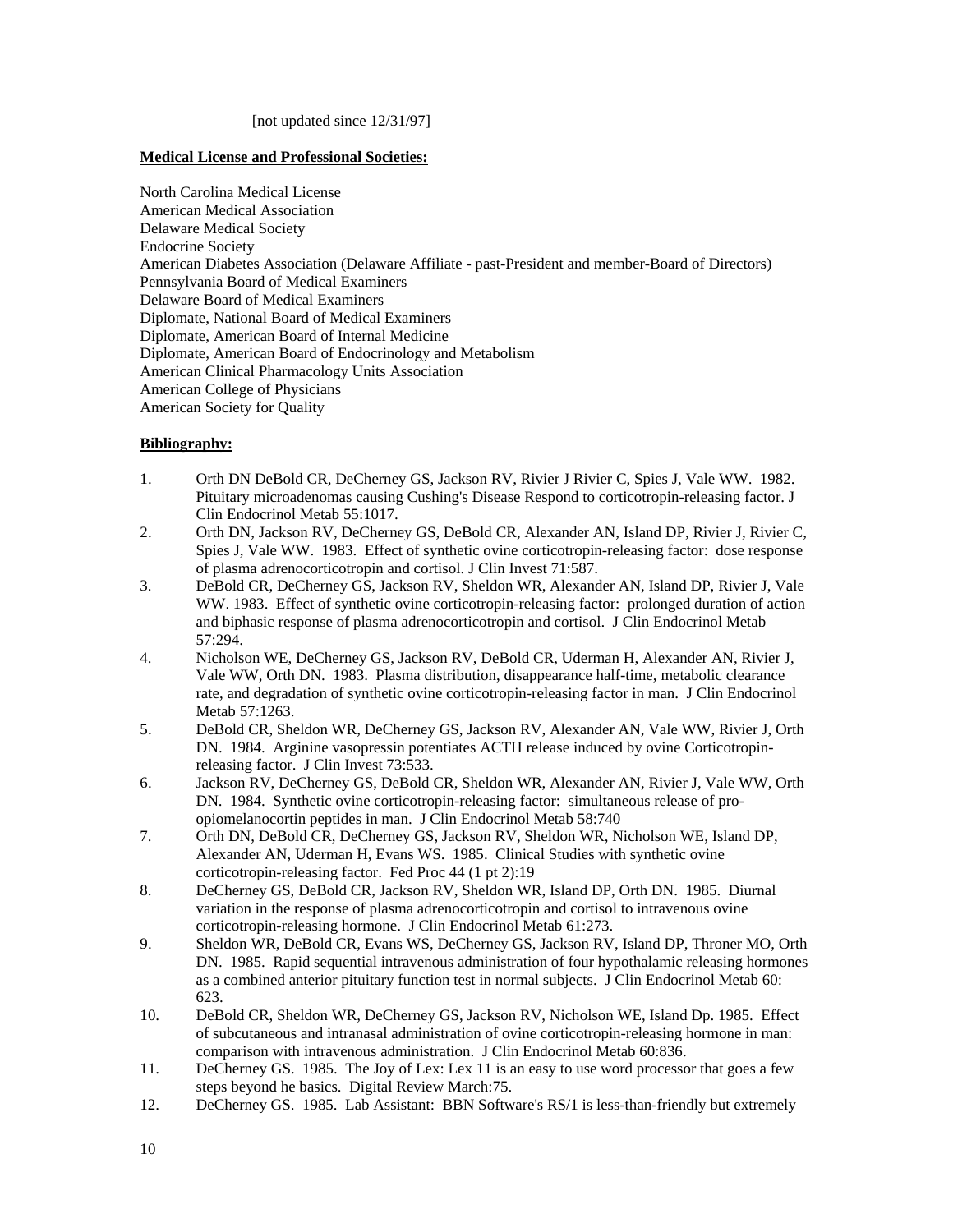capable data analysis tool. Digital Review August:79.

- 13. Nicholson WE, DeCherney GS, Jackson RV, Orth DN. 1987. Pituitary and hypothalamic hormones in normal and neoplastic adrenal medullae: Biologically active corticotropin-releasing hormone and corticotropin. Regul Pept 18:173:88.
- 14. DeCherney GS, DeBold CR, Jackson RV, Sheldon WR, Kamilaris T, Island DP, Orth DN. 1987. Effect of ovine corticotropin-releasing hormone administered during insulin-induced hypoglycemia of plasma adrenocorticotropin and cortisol. J Clin Endocrinol Metab 64:1211.
- 15. DeBold CR, Orth DN, DeCherney GS, Jackson RV, Sheldon WR, Nicholson WE, Island DP, Evans WS and Thorner MO. 1987. Corticotropin-releasing hormone: stimulation of ACTH secretion in normal man. Hormone and Metabolic Research (supp).
- 16. Wondisford FE, Usala SJ, DeCherney GS, Castren M, Radovick S, Gyves PW, Trempe JP, Nikodem VM, Carter BJ and BD Weintraub. 1988. Cloning of the human thyrotropin [symbol] subunit gene and transient expression of biologically active human thyrotropin after gene tranfection. Mol Endocrinol 2:32.
- 17. Jackson RV, Fleming GA, Sussman CR, Atkinson AB, DeCherney Gs, DeBold CR, Davis DR, Nicholson WE, Island DP, Rabin D, et al. 1988. Increased pro-opiomelanocortin-derived peptide release in myotonic dystrophy. Aust Paediatr J; 24 Suppl 1:70.
- 18. Weintraub BD, Gesundheit N, Gyves PW, Taylor T, and GS DeCherney. 1988. Endocrine and developmental regulation of thyrotropin (TSH) carbohydrate synthesis. The Thyroid (S Nagataki and K Torizuka eds). Elsevier Science Publ B.V. 13-18.
- 19. Gesundheit N, Gyves PW, DeCherney GS, Stannard BS, Winston L, and BD Weintraub. 1989. Characterization and charge distribution of the asparagine-linked olgiosaccharides on secreted mouse thyrotropin and free alpha subunits. Endocrinol. 124:2967.
- 20. Gyves PW, Gesundheit N, Stannard BS, DeCherney GS, and BD Weintraub. 1989. Alterations in the glycosylation of secreted thyrotropin during ontogenesis: analysis of sialylated and sulfated oligosaccharides. J Biol Chem 264:6104.
- 21. DeCherney GS, Gesundheit N, Gyves PW, Showalter Cr, and BD Weintraub. 1989. Alterations in the sialylation and sulfation of secreted mouse thyrotropin in primary hypothyroidism. Biochem Biophys Res Commun. Biochem Biophys Res Comm 159:755.
- 22. DeBold CR, Jackson RV, Kamilaris TC, Sheldon WR, DeCherney GS, Island DP, and DN Orth. 1989. Effects of ovine corticotropin-releasing hormone on adrenocorticotropin secretion in the absence of glucocorticoid feed back inhibition in man. J Clin Endocrinol Metab 68:431.
- 23. Gyves PW, Gesundheit N, Thotakura NR, Stannard BS, DeCherney GS, and BD Weintraub. 1989. Secreted thyrotropin oligosaccharide structure in congenital and adult hypothyroidism: differential alterations of its sialylated and sulfated species during development. (in press).
- 24. Weintraub BD, Wondisford FE, Farr EA, Steinfelder HJ, Radovick S, Gesundheit N, Gyves P, Taylor T, DeCherney GS. 1989. Pre-translational and post-translational regulation of TSH synthesis in normal and neoplastic thyrotrophs. Horm Res 32:22.
- 25. Weintraub BD, Wondisford FE, Farr EA, Steinfelder HJ, Radovick S, Gesundheit N, Gyves PW, Taylor T, DeCherney GS. Pre-translational and post-translational regulation of TSH: relationship to bioactivity. Horm Metab Res Suppl 1990;23:9-11
- 26. DeCherney GS. 1992. Standards of Medical Care for Patients withDiabetes Mellitus. Del Med J 64:445.
- 27. DeCherney GS. 1993. Review of The Crisis in Clincal Research. J Amer Med Assoc 269:289.
- 28. DeCherney GS. 1993. Review of The International Textbook of Diabetes Mellitus. J Amer Med Assoc 270:1871.
- 29. Dickstein G, DeBold CR, Gaitan D, DeCherney GS, Jackson RV, Sheldon WR, Nicholson WE, and Orth DN. 1993. Plasma corticotropin and cortisol responses to ovine corticotropin-releasing hormone (CRH), arginine vasopressin (AVP), CRH plus AVP, and CRH plus metyrapone in normal subjects and patients with Cushing's Disease. J Clin Endocrinol Metab (in press).
- 30. Maser R, Laudadio CR, and DeCherney GS. 1993. The Effects of Age and Diabetes Mellitus on Nerve Function. J Geriat Soc 41:1202.
- 31. DeCherney GS. 1993. Actionable Medical Ethics: Informed Consent, the Doctor/Patient Relationship. Delaware Lawyer. Winter 1993.
- 32. DeCherney GS. 1993. Actionable Medical Ethics: Informed Consent (Research Subjects). Del Med J. 65:727.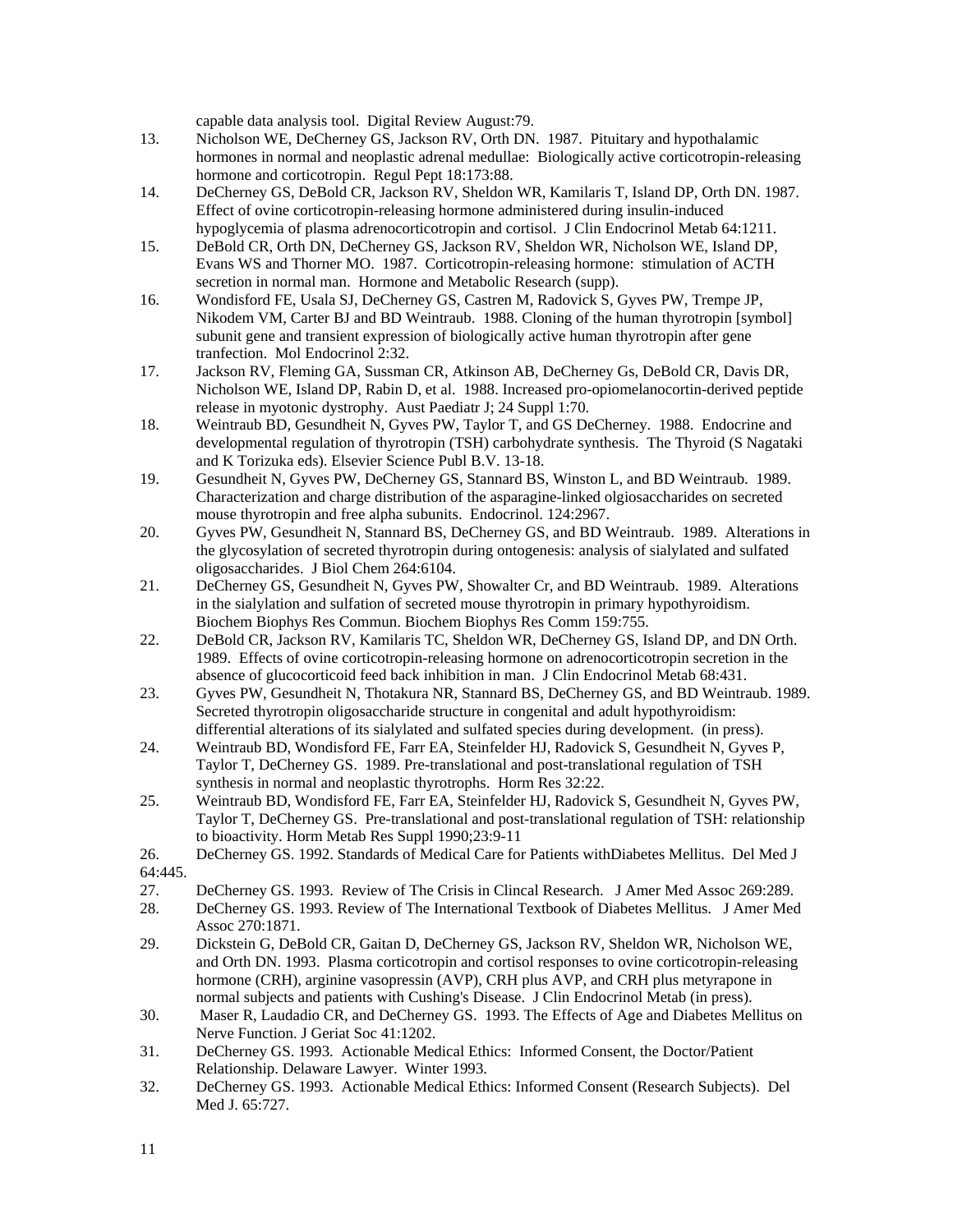- 33. Maser R, Butler M, and DeCherney GS. 1994. The Use of Arterial Blood with Bedside Glucose Reflectance Meters in an Intensive Care Unit: Are They Accurate?. Crit Car Med 22:595.
- 34. DeCherney GS. 1994. Review of The Joslin Textbook of Diabetes Mellitus. J Amer Med Assoc. 271:1879
- 35. Maser RE, Bussard M, and DeCherney GS. 1994. Monitoring Glucose Levels in Hospitalized Patients with Diabetes Mellitus. Practical Diabetology. Sept p 23
- 36. Maser RE, Usher DC, and DeCherney GS.1995. Little association of lipid parameters and large sensory nerve fiber function in diabetes mellitus. J ournal of Diabetes and Its Complications. 1996. 10:54.
- 37. Lenhard MJ, Patten B, Kubik J, Maser RE, and DeCherney GS. 1995. A comparison between alternative and trade of glucose strips. Diabetes Care 18:686.
- 38. O'Connor CB, Sanvito M, DeCherney GS. 1995. Falling CD4 counts in HIV infection: Relationship to thyroid hormone and thyroid hormone binding globulin (TBG). A review and new findings. The Endocrinologist. 5:371.
- 39. Maser RE, Ellers J and DeCherney GS. 1996. Management of patients with diabetes mellitus receiving general anesthesia: A retrospective study of the current practices of anesthesiologists and nurse anesthetists in a large community hospital. AANA Journal 64:357
- 40. DeCherney GS. 1996. Review of An Unquiet Mind. N Engl J Med. 334:407.
- 41. DeCherney GS. 1996. Research Subject Payment. The ACPU Bulletin. 3:2.
- 42. Lenhard MJ, DeCherney GS, Maser RE, Patten BC, Kubik J.. 1996. Generic Glucose Test Strips; How Reliable Are They? Practical Diabetology. 15(2)5.
- 43. Sonnenberg GE, Garg DC, Weidler D, Dixon RM, Jaber L, Bowen AJ, DeCherney GS, Mullican WS, and Stonesifer LD. 1996. Short-term comparison of once versus twice daily dosing of Glimepiride, a new oral hypoglycemic agent, in patients with non-insulin-dependent diabetes mellitus. 1997. Annals of Pharmacotherapy. 31:671.
- 44. DeCherney GS, Maser RE, Lenhard MJ, Fink G. 1996. Food Intake in Hospitalized Patients. Clinical ramifications of what they eat. Practical Diabetology. 15:33.
- 45. Maser RE, Laudadio C, Lenhard MJ, DeCherney GS. 1997. A cross-sectional study comparing two quantitative sensory testing devices in individuals with diabetes mellitus. Diabetes Care 20:179.
- 46. DeCherney GS. Time for a tune-up. Diabetes Forecast. Apr 97. p 23. Maser RE, Lenhard MJ, DeCherney GS. 1997. Vibratory thresholds: correlation with systolic blood pressure in diabetic females. American Journal of Hypertension (in press).
- 47. DeCherney, GS. 1997. Review of Diabetes Mellitus: A Fundamental and Clinical Text. JAMA. 278:341.
- 48. DeCherney, GS. 1997. Computer Systems for Hospitals and Integrated Health Systems. Del Med J. 69:517.
- 49. Maser RE, Miele ME, Lenhard MJ, DeCherney GS, et al. 1998. Lack of association of Factor V Leiden and coronary heart disease in individuals with and without diabetes. Diabetes Care. 21:10a
- 50. DeCherney GS. 1998. Review of Textbook of Diabetes. JAMA. 279:1318.
- 1.DeCherney GS. 1998. Winds of Change. Del Med J. 70.
- 2.DeCherney GS. 1998. Assisted Living. Del Med J. 431.
- 3.DeCherney GS. 1998. Ask Us. Diabetes Forecast. 25.
- 4.DeCherney GS. 1999. Deputizing Patients: The Feds on the Attack. Del Med J. 71.141.
- 5.DeCherney GS. 1999. DELPAC. Del Med J. 71:191.

6.DeCherney GS. 1999. Gun Control as a Public Health Issue. Del Med J. 71.229

7.Maser RE, Lenhard MJ, DeCherney GS. 1999. Lower Extremity Complications: Identifying Patients with Diabetes Mellitus Who Are at Risk. Del Med J. 71.6.

8.DeCherney GS. 1999. "Type 2 Diabetes: An Inflammatory Disease Process?" Diabetes and Endocrinology

9.DeCherney GS. 1999. "The Protein Controversy: What to Tell Your Patients, Council on Nutrition Sciences and Metabolism." Diabetes and Endocrinology. <http://www.medscape.com/Medscape /CNO /1999/ADAStory.cfm? story\_id=741>

10.DeCherney GS. 1999. "PPARs in Health and Disease." Diabetes and Endocrinology. <http://www. medscape.com/Medscape /CNO /1999/ADAStory.cfm? story\_id=743>